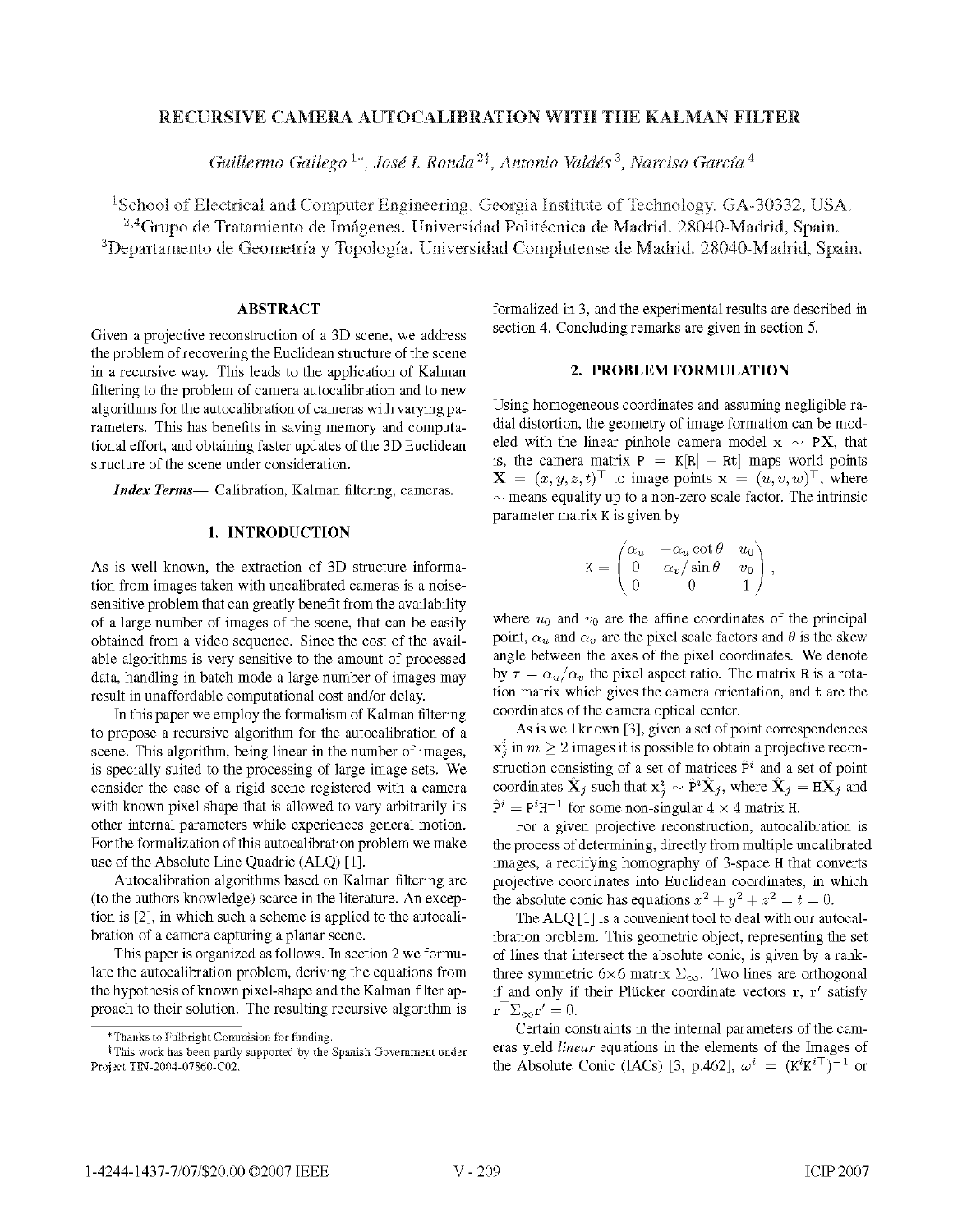their Duals (DIACs) [3, p.449],  $\omega^{*i} = K^i K^{i\top}$ . By the relationship between the IAC and the ALQ, it is easy to see that linear equations in the former are also linear in the elements of the latter [4], just like linear equations in the DIAC are also linear equations in the Dual Absolute Quadric (DAQ) [5],  $Q_{\infty}^*$ .

We will continue the discussion for the case of cameras with square pixels, but it is straightforward to extend the ideas to any other of the aforementioned constraints.

#### 2.1. Cameras with known pixel shape

After a coordinate transformation in the image planes, cameras with known  $\theta$  and  $\tau$  are equivalent to cameras with square pixels ( $\theta = \pi/2$ ,  $\tau = 1$ ), which leads to two linear equations on each IAC:  $\omega_{12}^i = 0 = \omega_{11}^i - \omega_{22}^i$ <sup>1</sup>. The geometrical interpretation of these conditions is that the back-projected lines of points  $(1, 0, 0)$  and  $(0, 1, 0)$  and those of points  $(1, 1, 0)$ and  $(1, -1, 0)$  are two pairs of orthogonal lines, so that in terms of the ALQ [4] we have, given <sup>a</sup> projection matrix  $P = (\pi_1, \pi_2, \pi_3)^\top$ ,

$$
\omega_{12} = (\pi_2 \wedge \pi_3)^{\top} \Sigma_{\infty} (\pi_3 \wedge \pi_1) = 0
$$

$$
\omega_{11}^2 - \omega_{22}^2 = ((\pi_2 + \pi_1) \wedge \pi_3)^{\top} \Sigma_{\infty} ((\pi_2 - \pi_1) \wedge \pi_3) = 0.
$$

These equations form the system  $As = 0$ , where s is the vector of the ALQ elements. In presence of noise, the previous system may not have an exact nontrivial solution, but one finds a least-squares solution by minimizing the the algebraic distance<sup>2</sup>  $\|\text{As}\|$  with  $\|\text{s}\| = 1$ . This linear algorithm requires  $m > 10$  cameras [6]. Once s is determined, natural constraints of the ALQ are enforced <sup>a</sup> posteriori and the rectifying homography H can be obtained.

The linear algorithm is the stepping stone towards designing more elaborate ones, such as the nonlinear algorithm that minimizes the algebraic distance by a priori enforcing the constraints of the ALQ with <sup>a</sup> suitable parameterization  $s = s(h)$ , where  $h = (c_1, c_2, c_3)^3$  and  $H = (c_1, c_2, c_3, c_4)$ is the rectifying homography. This enforces the required constraints: det  $\mathbf{Q}^*_{\infty}(\mathbf{h}) = 0$  for the DAQ and  $\Sigma_{\infty}(\mathbf{h})\Omega\Sigma_{\infty}(\mathbf{h}) =$ 0 for the ALQ. Although this parameterization is not minimal, it has good numerical properties besides being unbiased: no projective camera needs to be chosen as the reference P = [I|0]. This algorithm works for  $m \geq 4$  cameras.

The algorithm we have proposed admits the following formulation. Minimize the cost function  $q(\mathbf{h}) = ||\mathbf{X} - f(\mathbf{h})||^2$ . where **X** is the target measurement vector and  $f : \mathbb{R}^{12} \to \mathbb{R}^N$ is the model function. Vectors  $X = [\mathbf{X}_1; \dots; \mathbf{X}_i; \dots]$  and  $f(\mathbf{h}) = [f_1(\mathbf{h}); \dots; f_i(\mathbf{h}); \dots]$  can be partitioned so that the cost function becomes  $g(\mathbf{h}) = \sum_{i=1}^{m} ||\mathbf{X}_i - f_i(\mathbf{h})||^2$ . In our problem, the target measurement vector is zero,  $\mathbf{X} = 0, N$ 2m and all  $f_i$  have the same form  $f_i(\mathbf{h}) = \mathbf{A}(\hat{P}^i) \mathbf{s}(\mathbf{h}/\|\mathbf{h}\|)$ but different data  $\hat{P}^i$ . In [3] it is shown how to minimize  $q(h)$ 

with the Levenberg-Marquardt algorithm considering it as a batch problem.

# 2.2. Towards a recursive approach

One drawback of most autocalibration algorithms in the literature is that they require all camera matrices  $\hat{P}^i$  to be known at the time the optimization begins. We show now that it is possible to design algorithms that provide an estimate of the rectifying homography by processing one camera at a time. This has benefits in saving memory, computational effort (smaller matrices need to be inverted) and obtaining faster updates of the parameter vector h.

There is a fundamental connection between recursive least squares (RLS, deterministic optimization) and Kalman filtering (stochastic optimization), so that solving a problem in one domain amounts to solving a problem in the other.

We will use the stochastic viewpoint and think of the rectifying homography as a constant shared by all camera matrices that needs to be estimated in order to update the reconstruction. Each camera provides two observations (linear equations) of this homography and we have to estimate H from these observations.

The Kalman filter can be used to estimate this constant matrix when treated as the state vector of a dynamical system with state equation  $h_i = h_{i-1}$ . Following the notation in [7], the cost function specifies the observation equation of the system:  $f_i(y'_i, h_i) = y'_i - f_i(h_i)$  with  $y'_i = y_i + v_i$ , where  $y_i$  is the output of the system,  $y'_i = f_i(h_i)$  and  $v_i$  is measurement noise. In our problem, we suppose that the camera matrices are exact and that we want to find the homography that makes  $y_i = X_i = 0$ . That is, we have a system with state  $h_i$  that takes a camera matrix  $\hat{P}^i$  as input and outputs  $y_i = f_i(h_i) + \text{noise}$ , where we should observe zero for the exact result. The state-space representation of our system is:

| state equation                                   |  | $\mathbf{h}_i = \mathbf{h}_{i-1}$ |
|--------------------------------------------------|--|-----------------------------------|
| observation equation $f_i(y_i + v_i, h_i) = 0$ . |  |                                   |

The Kalman filter is an estimator for linear systems and because the observation equation is nonlinear, it cannot strictly be applied to our system. Therefore we consider using the Extended Kalman Filter (EKF), which applies the standard Kalman filter to nonlinear systems with additive white noise by linearizing them around the previous state estimate, starting with an initial guess.

We define the error covariance matrix in the usual way:  $P_{k|i} = E[e_{k|i}e_{k|i}^{\top}]$ , where  $e_{k|i} = \mathbf{h}_k - \hat{\mathbf{h}}_{k|i}$  is the error in the estimation of state  $h_k = h$  considering all the observations up to time  $i < k$ .

As is well known, every iteration of the Kalman filter has two steps:  $(i)$  a prediction step in which the state vector and the error covariance matrix are propagated according to the state equation and  $(ii)$  an update step in which observations are used to correct the previously predicted elements.

<sup>&</sup>lt;sup>1</sup>Linear equation  $\omega_{11} - \omega_{22} = 0$  and quadratic equation  $\omega_{11}^2 - \omega_{22}^2 =$  $(\omega_{11} + \omega_{22}) (\omega_{11} - \omega_{22}) = 0$  are equivalent because  $(\omega_{11} + \omega_{22}) > 0$ .

<sup>&</sup>lt;sup>2</sup>between a set of orthogonal 3D lines (A) and a candidate quadric  $(s)$ 

 $\mathbf{3}(\mathbf{a}; \mathbf{b}) = (\mathbf{a}^\top, \mathbf{b}^\top)^\top$  means vertical concatenation of matrices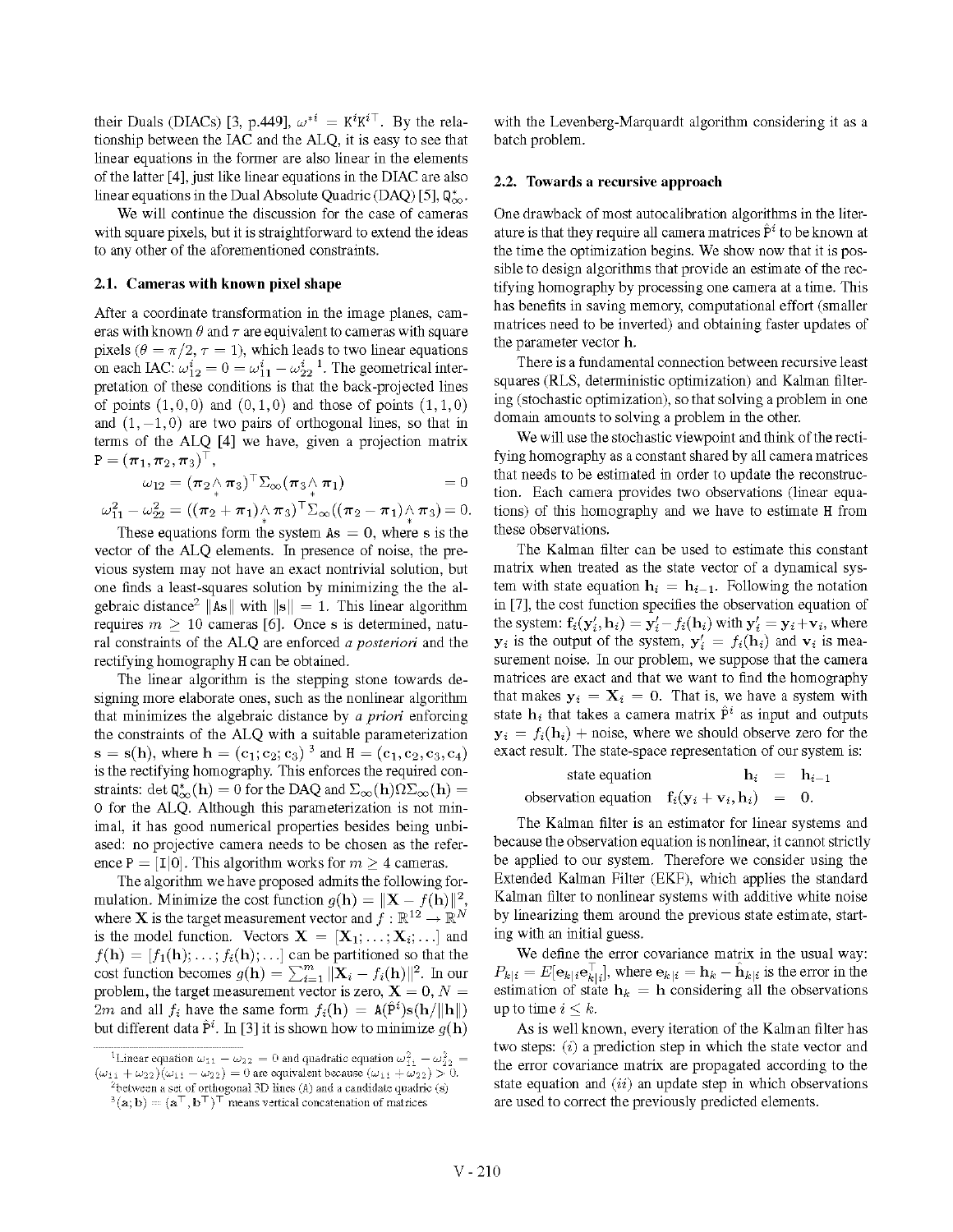The prediction equations of the state and the error covariance matrix are:  $\hat{h}_{i|i-1} = \hat{h}_{i-1|i-1}$  and  $P_{i|i-1} = P_{i-1|i-1}$ . To simplify the notation, let  $\hat{\mathbf{h}}_i = \hat{\mathbf{h}}_{i|i}$  and  $P_i = P_{i|i}$ . Then, only the observation equation requires linearization. The first order Taylor series approximation of our observation equation around  $(\mathbf{y}_i, \mathbf{h}_{i-1})$  is [7, p.317]

$$
0 = \mathbf{y}_i - f_i(\hat{\mathbf{h}}_{i-1}) + \mathbf{v}_i - \frac{\partial f_i}{\partial \mathbf{h}_i}(\hat{\mathbf{h}}_{i-1}) \cdot (\mathbf{h}_i - \hat{\mathbf{h}}_{i-1})
$$

and this equation can be rewritten as a linear measurement equation  $y'_i = F_i h_i + v_i$ , with

$$
\widetilde{F}_i = -\frac{\partial f_i}{\partial \mathbf{h}_i}(\hat{\mathbf{h}}_{i-1}) \doteq -\mathbf{J}_i,\mathbf{y}'_i = \widetilde{F}_i \hat{\mathbf{h}}_{i-1} - \mathbf{y}_i + f_i(\hat{\mathbf{h}}_{i-1}) = \widetilde{F}_i \hat{\mathbf{h}}_{i-1} + f_i(\hat{\mathbf{h}}_{i-1}).
$$

Observe that  $\widetilde{F}_i \in \mathbb{R}^{2 \times 12}$  is the negative Jacobian matrix of the model function evaluated at the predicted estimate of the state vector  $\hat{h}_{i-1}$ , prior to taking into account the current prediction error  $(\mathbf{y}'_i - \overline{F}_i \mathbf{h}_{i-1}) = f_i(\mathbf{h}_{i-1}).$ 

## 3. RECURSIVE ALGORITHM

ALGORITHM: given a projective calibration of  $m$  cameras,  $\{\hat{P}^i\}_{i=1}^m$  and an initial rectifying homography estimate H,

*Initialize*  $\hat{h}_0$  with the first three columns of H and  $P_0 = I$ .

Iterate. Because this is a linearized version of the nonlinear system considered, repeat until convergence or a specified number of times the following prediction and measurement updates.

For  $i = 1, 2, \ldots, m$  compute:

$$
f_i = A(\hat{P}^i) s(\hat{h}_{i-1}/\|\hat{h}_{i-1}\|) \qquad 2 \times 1
$$
  
\n
$$
J_i = \frac{\partial f_i}{\partial h}(\hat{h}_{i-1}) \qquad 2 \times 12
$$
  
\n
$$
\Gamma_i = (J_i P_{i-1} J_i^{\top} + \Sigma_i^v)^{-1} \qquad 2 \times 2
$$
  
\n
$$
K_i = -P_{i-1} J_i^{\top} \Gamma_i \qquad 12 \times 2
$$
  
\n
$$
\hat{h}_i = \hat{h}_{i-1} + K_i(\mathbf{y}'_i - \tilde{F}_i \hat{h}_{i-1})
$$
  
\n
$$
= \hat{h}_{i-1} + K_i f_i(\hat{h}_{i-1}) \qquad 12 \times 1
$$
  
\n
$$
P_i = (I + K_i J_i) P_{i-1} \qquad 12 \times 12
$$

Observe that the conversion factor  $\Gamma_i \in \mathbb{R}^{2 \times 2}$  is the only place where matrix inversion is required and it is a trivial one. Do not confuse the Kalman gain,  $K_i$ , with the intrinsic parameter matrix  $K^i$ , which is unknown at this point.

The inverse of the weighting matrices in Weighted RLS problems play the role of the covariance matrices of the measurement noise in the Kalman filter. Therefore, from a deterministic optimization viewpoint we can choose  $\Sigma_i^v = I$ or we can weight the error in the skew and aspect ratio according to their uncertainties with  $\Sigma_i^v = J_{\hat{p}^i} J_{\hat{p}^i}^\top$  where  $J_{\hat{p}^i}$  $\frac{\partial f_i(h_i,\hat{P}^i)}{\partial \hat{S}^i}(\hat{P}^i) \in \mathbb{R}^{2 \times 12}$  when interpreting  $\hat{P}^i$  as a  $12 \times 1$  vector. This is related to the minimization of the isotropic Sampson's distance instead of the algebraic distance. If we knew the covariance of the camera matrices,  $\Sigma_{\hat{P}^i} \in \mathbb{R}^{12 \times 12}$ , we

could further use  $\Sigma_i^v = J_{\hat{p}^i} \Sigma_{\hat{p}^i} J_{\hat{p}^i}^\top$ , which is related to the minimization of the non-isotropic Sampson's distance [3, p.1 14].

We need to specify an initial state and covariance matrix to start the Kalman Filter. Ideally,  $\hat{\mathbf{h}}_0 = E[\mathbf{h}_0]$  and  $P_0 = E[e_{0|0}e_{0|0}^{\top}]$ . In practice, we initialize  $\hat{h}_0$  with the result of <sup>a</sup> linear algorithm (e.g., estimation of the DAQ using the orthogonal cameras<sup>4</sup> hypotheses, which requires only 3 cameras) and we initialize the covariance with the identity matrix.

#### 3.1. Model function simplification and exact derivative

Let us show an efficient way to compute  $f_i$ . Given a projection matrix  $P = (\pi_1, \pi_2, \pi_3)^T$  and a rectifying homography  $H = (c_1, c_2, c_3, c_4)$ , the Euclidean (metric) camera matrix is  $P_M = K[R] - Rt$  = PH, whose first three columns do not depend on c<sub>4</sub>. Let  $P_M = [M] \mathbf{m}^4$ , where  $M = (\mathbf{m}_1, \mathbf{m}_2, \mathbf{m}_3)^T$ . Then, the square pixel equations on the IAC become:

$$
\nu_{12} = (\mathbf{m}_2 \times \mathbf{m}_3)^{\top} (\mathbf{m}_3 \times \mathbf{m}_1) = 0
$$

 $\omega_{11}^2 - \omega_{22}^2 = ((\mathbf{m}_2 + \mathbf{m}_1) \times \mathbf{m}_3)^{\top}((\mathbf{m}_2 - \mathbf{m}_1) \times \mathbf{m}_3) = 0.$ Therefore, after normalizing h, we can use

$$
\mathbf{z}(\mathrm{P}_\mathrm{M}) = \left[ \begin{array}{c} (\mathbf{m}_2 \times \mathbf{m}_3)^\top (\mathbf{m}_3 \times \mathbf{m}_1) \\ ((\mathbf{m}_2 + \mathbf{m}_1) \times \mathbf{m}_3)^\top ((\mathbf{m}_2 - \mathbf{m}_1) \times \mathbf{m}_3) \end{array} \right]
$$

as our error vector,  $f_i(h, P^*) = \mathbf{z}(P_M^*)$ . Furthermore, the derivative is easy to compute, as well. Given two vectors  $\mathbf{u}, \mathbf{v} \in \mathbb{R}^4$ , define the antisymmetric matrix  $M(\mathbf{u}, \mathbf{v}) = \mathbf{u}\mathbf{v}^\top$  $vu^{\top}$ . Define the symmetric part of a real matrix A, Sym(A) =  $(A + A^{\top})/2$ . Then,

$$
\partial \mathbf{z}/\partial \mathbf{h} = \begin{bmatrix} \partial z_1/\partial c_1, \ \partial z_1/\partial c_2, \ \partial z_1/\partial c_3 \\ \ \partial z_2/\partial c_1, \ \partial z_2/\partial c_2, \ \partial z_2/\partial c_3 \end{bmatrix}
$$
  
where, for  $j = 1, 2, 3$ ,  

$$
\partial z_1/\partial c_j = 2c_j^{\top} \text{Sym}(M_{23}(c_j c_j^{\top} - \sum_{k=1}^{3} c_k c_k^{\top})M_{31})
$$

$$
\partial z_2/\partial c_j = 2c_j^{\top} \text{Sym}(M_{23}'(c_j c_j^{\top} - \sum_{k=1}^{3} c_k c_k^{\top})M_{31}')
$$
  
and 
$$
M_{23} = M(\pi_2, \pi_3), M_{31} = M(\pi_3, \pi_1), M_{23}' = M_{23} - M_{31}
$$

$$
M_{31} \text{ and } M_{31}' = M_{23} + M_{31}.
$$

Since  $f_i = \mathbf{z}(\hat{P}_{M}^{i}) \circ u$  is a composition of functions, the chain rule applies and its derivative is the product of derivatives  $J_i = (\partial z(\hat{P}_{M}^{i})/\partial h_u)J_u$  where  $J_u = I/\|\mathbf{h}\| - \mathbf{h}\mathbf{h}^\top/\|\mathbf{h}\|^3$ is the exact derivative of the normalization mapping  $h \mapsto$  $\mathbf{h}_u = \mathbf{h}/\|\mathbf{h}\|.$ 

#### 4. EXPERIMENTS

The proposed algorithm has been tested on synthetic data in two ways:  $(i)$  comparison of batch and recursive algorithms and  $(ii)$  evaluation of the trade-off between performance and number of iterations.

Simulations consist in the reconstruction of a set of 50 points from their projections in 10 to 40 images taken with uncalibrated cameras with square pixels but varying parameters. Normalized focal length  $\alpha$  follows a uniform distribution centered at 20 mm with a maximum deviation of  $\pm 10\%$ .

<sup>&</sup>lt;sup>4</sup>cameras with principal point (p.p.) at origin,  $\theta = \pi/2$  and  $\tau = 1$ .